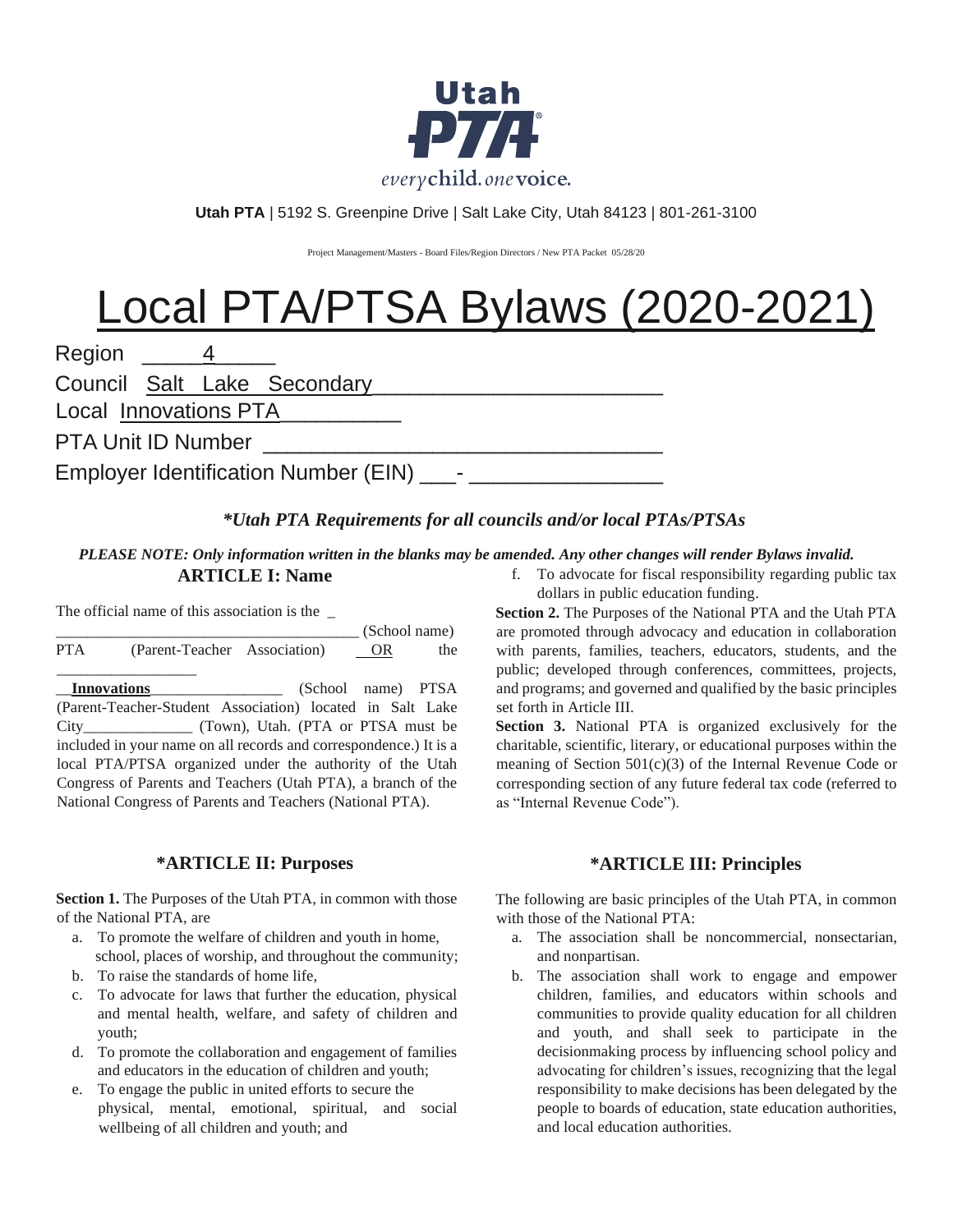- c. The association shall work to promote health and welfare of children and youth, and shall seek to promote collaboration among families, schools, and the community at large.
- d. Commitment to inclusiveness and equity, knowledge of PTA, and professional expertise shall be guiding principles for service in National PTA.

## **\*ARTICLE IV: Relationship with National PTA and Utah PTA**

**Section 1.** This PTA/PTSA shall be organized and chartered under the authority of the Utah PTA in the area in which this PTA/ PTSA functions, in conformity with such rules and regulations, not in conflict with the National PTA Bylaws, as the Utah PTA in its Bylaws prescribes. The Utah PTA shall issue to this PTA/ PTSA an appropriate charter evidencing the due organization and good standing of this PTA/PTSA. A local PTA/PTSA in good standing is one which:

- a. Adheres to the Purposes, Bylaws, basic principles, and procedures of the PTA;
- b. Remits all National PTA and Utah PTA portions of the dues to the Utah PTA by the 25th of each month;
- c. Has Bylaws approved according to the procedures of the Utah PTA;
- d. Has current copies of the following on file with the council and/or the region:
	- 1) Year-end financial statements and annual financial reconciliation report by August 1;
	- 2) Applicable IRS filing;
	- 3) Approved annual budget and meeting minutes by October 1; and
	- 4) List of incoming officers with addresses, phone numbers and email addresses by May 1.
	- 5) Proof of Insurance by October 1.
	- 6) Signed Conflict of Interest Form and Basic Fiscal Management Form by October 1.
- e. Practices responsible financial procedures;
- f. Has at least two (2) officers attend one PTA leadership training session annually; and
- g. Meets other criteria as may be prescribed by the Utah PTA.

**Section 2.** A local PTA/PTSA is not in good standing if the criteria in Section 1 are not met and shall be:

- a. Ineligible to receive materials or services from National PTA and Utah PTA;
- b. Ineligible for awards;
- c. Ineligible to participate in PTA programs (e.g., Reflections,
	- Battle of the Bands, etc.);
- d. Ineligible to receive voting privileges at Utah PTA conventions;
- e. Ineligible to receive sales tax refunds; and

f. After two years of not submitting dues by March 31, reported to the IRS as a local PTA/PTSA not in good standing, which results in the loss of tax-exempt status.

A local PTA/PTSA not in good standing may be reinstated to good standing when the local PTA/PTSA meets the preceding criteria and sends to the Utah PTA office membership dues and a letter stating the reason(s) for not meeting the criteria in Section 1.

**Section 3.** The articles of organization of this PTA/PTSA include (a) the Bylaws of this PTA/PTSA, (b) the certificate of incorporation or articles of incorporation of this PTA/PTSA (in cases in which this PTA/PTSA is a corporation) or the articles of organization by whatever name (in cases in which this PTA/ PTSA exists as an unincorporated organization), and (c) its charter.

**Section 4.** This PTA/PTSA shall adopt such Bylaws for the government of this PTA/PTSA as may be approved by the Utah PTA. Such Bylaws shall not be in conflict with the National PTA Bylaws or the Bylaws of the Utah PTA.

**Section 5.** This PTA/PTSA shall include in its Bylaws provisions corresponding to the provisions of such of the Utah PTA Bylaws as are identified therein by a single star.

**Section 6.** This PTA/PTSA shall include a provision establishing a quorum.

**Section 7.** This local PTA/PTSA shall prohibit voting by proxy. **Section 8.** Bylaws of this PTA/PTSA shall include an article on amendments.

**Section 9.** This PTA/PTSA shall keep such permanent books of account and records as shall be sufficient to establish the items of gross income, receipts, and disbursements of the association, including, specifically, the number of its members, the dues collected from its members, and the amount of dues remitted to the Utah PTA. Such books of account and records shall at all reasonable times be open to inspection by an authorized representative of the Utah PTA or, where directed by the Utah PTA committee on state and local relationships, by a duly authorized representative of the National PTA.

**Section 10.** This PTA/PTSA shall collect dues from its members and shall remit a portion of such dues to the Utah PTA as provided in Article V herein.

**Section 11.** Each officer or Board member of this PTA/PTSA shall be a member of this local PTA/PTSA.

**Section 12.** Only members of this PTA/PTSA who have paid dues for the current membership year may participate in the business of this PTA/PTSA.

**Section 13.** A PTA/PTSA member shall not serve as a voting member of this PTA/PTSA Board while serving as a paid employee of, or under contract to, this PTA/PTSA. **Section 14.** This PTA/PTSA must complete the applicable IRS filing at the close of the fiscal year.

**Section 15.** The association or members in their official capacities shall not, directly or indirectly, participate or intervene (in any way, including the publishing or distributing of statements) in any political campaign on behalf of, or in opposition to, any candidate for public office; or devote more than an insubstantial part of its activities to attempting to influence legislation by propaganda or otherwise.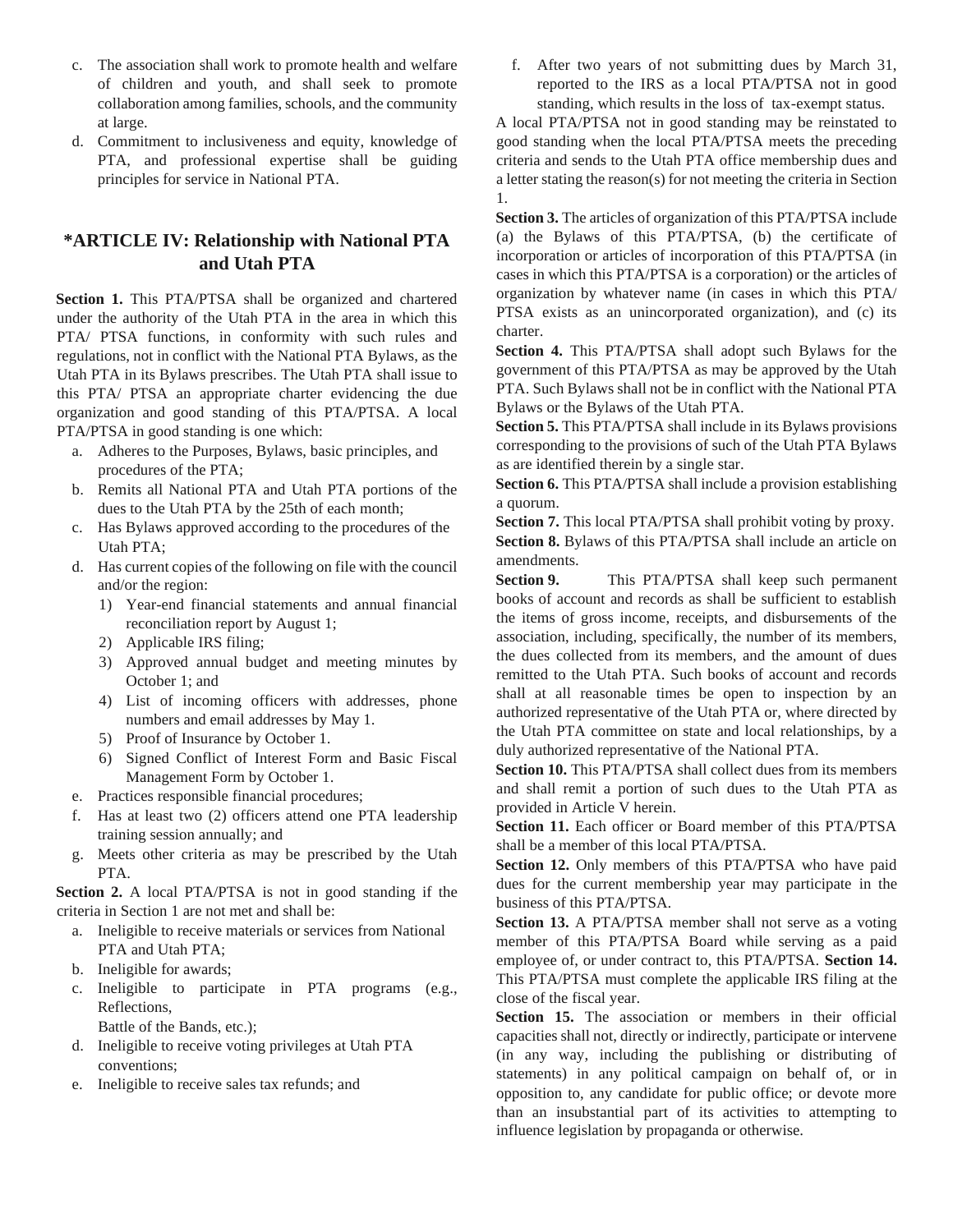**Section 16.** No part of the net earnings of the association shall inure to the benefit of, or be distributable to, its members, directors, trustees, officers, or other private persons except that the association shall be authorized and empowered to pay reasonable compensation for services rendered, and to make payments and distributions in furtherance of the Purposes set forth in Article II hereof.

Section 17. Notwithstanding any other provision of these articles, the association shall not carry on any other activities not permitted to be carried on (i) by an association exempt from federal income tax under Section  $501(c)(3)$  of the Internal Revenue Code or (ii) by an association, contributions to which are deductible under Section 170(c)(2) of the Internal Revenue Code.

**Section 18.** Upon the dissolution of this association, after paying or adequately providing for the debts and obligations of the association, the remaining assets shall be distributed to one or more non-profit funds, foundations, or associations which have established their tax-exempt status under Section 501(c) (3) of the Internal Revenue Code and whose purposes are in accordance with those of National PTA.

**Section 19.** The charter of this PTA/PTSA shall be subject to withdrawal and the status of this PTA/PTSA as a local PTA/ PTSA shall be subject to termination, in the manner and under the circumstances provided in the Bylaws of the Utah PTA. **Section 20.** This local PTA/PTSA is obligated, upon withdrawal of its charter by the Utah PTA:

- a. To yield up and surrender all of its books and records to the Utah PTA and all of its assets and property to another local PTA/PTSA, its council, or the Utah PTA;
- b. To cease and desist from the further use of any name that implies or connotes association with the National PTA or the Utah PTA or status as a constituent association of the National PTA or Utah PTA; and
- c. To carry out promptly, under the supervision and direction of the Utah PTA, all proceedings necessary or desirable for the purpose of dissolving this PTA/PTSA.

#### **ARTICLE V: Membership and Dues**

**Section 1.** Every individual who is a member of this PTA/ PTSA also is a member of the National PTA and of the Utah PTA, by which this local PTA/PTSA is organized, and, as such, is entitled to all the benefits of such membership.

**Section 2.** Membership in this PTA/PTSA shall be open, without discrimination, to anyone who believes in and supports the Purposes and mission of the National PTA.

**Section 3.** This PTA/PTSA shall conduct an annual enrollment of members but may admit individuals to membership at any time and annual membership is valid from July 1 until Oct. 1 of the following school year.

**Section 4.** An accurate and current record shall be kept of the names of all members of this PTA/PTSA. The membership record may not be used for any purpose unrelated to members' interests as PTA members. It cannot be used for solicitations,

commercial purposes, partisan or political purposes, or be sold or purchased.

**Section 5** Each member of this PTA/PTSA shall pay such annual dues to this PTA/PTSA as may be prescribed by this PTA/PTSA. The amount of such dues shall include the portion payable to the Utah PTA and the portion payable to the National PTA.

**Section 6.** The Utah PTA portion of each member's dues shall be one dollar and seventy-five cents (\$1.75) per annum. **Section 7.** The National PTA portion of each member's dues shall be two dollars and twenty-five cents (\$2.25) per annum. **Section 8.** Each member of this PTA/PTSA shall pay annual dues of \$\_\_8.00\_\_\_\_ to this PTA/PTSA.

**Section 9.** The Utah PTA and National PTA portions of the dues paid by each member of this PTA/PTSA shall be set aside by this PTA/PTSA and remitted monthly to the Utah PTA. The Utah PTA shall pay to the National PTA the amount of the National PTA portion of dues paid by all members of this local PTA/PTSA.

**Section 10.** The remittance to the Utah PTA shall be accompanied by a report, in such form as may be required by the Utah PTA, showing the name and address of the president of this PTA/PTSA, the amount of dues collected during the period covered by the report, and the number of members of this PTA/ PTSA.

**Section 11.** Before this PTA/PTSA can be dissolved, the procedures established by the Utah PTA Local Unit Dissolution Checklist must be followed. The dissolution checklist may be obtained through the Region Director or Utah PTA by submitting a letter of intent.

- a. Letter of Intent. A written request, of at least 25 current PTA members, to dissolve a local PTA. It must be submitted to the current local President, Council President (if applicable), and Region Director. Upon receipt of the written request, Utah PTA will provide the Local Unit Dissolution Checklist to the local unit and the procedure must be followed. Upon receiving the written request, local unit PTA/PTSA Officers meet to consider the request. If a majority of the officers vote that the request does not present justified grounds to dissolve, that vote terminates the dissolution procedure.
- b. Dissolution Provisions. At the close of the dissolution process, the Utah PTA representatives meet with the local officers to ensure compliance with the local Unit Dissolution Checklist. Once the dissolution process in complete, Utah PTA will notify the Division of Consumer Protection that the local PTA/PTSA has been dissolved and may no longer solicit, promote, or sponsor a charitable solicitation in Utah according to the Utah Charitable Solicitation Act (13-22-5). Utah PTA will also notify the IRS and the local pTA/PTSA EIN and exempt status will be revoked.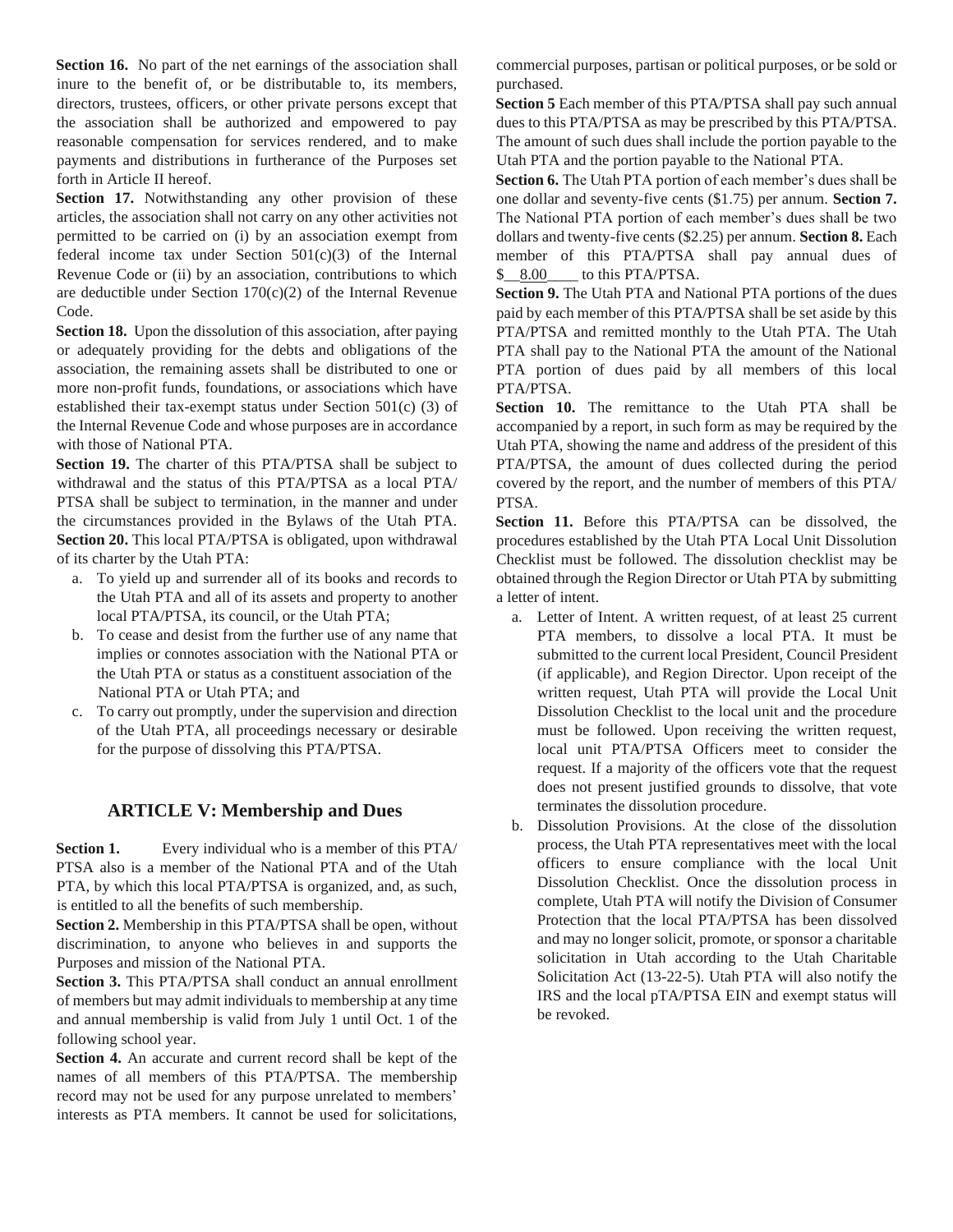## **ARTICLE VI: Officers and Their Election**

Section 1. The officers of this PTA/PTSA shall abide by, promote, and represent the Purposes, Bylaws, mission, principles, and procedures of PTA.

**Section 2.** Each officer and Board member of this PTA/PTSA shall be a member of this PTA/PTSA.

**Section 3.** All officers of this PTA/PTSA shall be elected by the membership of this PTA/PTSA.

**Section 4.** Officers (executive committee) and their election:

- a. The officers of this PTA/PTSA shall be one (1) president, one president-elect, \_2\_\_\_\_\_ (number, at least two [2] this number includes the principal and teacher) vice presidents, one (1) secretary, and one (1) treasurer. The president-elect shall automatically succeed to the office of president.
- b. The executive committee of this PTA/PTSA shall include in the number of vice presidents the principal and a teacher who is currently teaching in the school in which this PTA/PTSA is organized.
- c. Officers shall be elected by ballot at a general membership meeting in March (month(s), prior to March 31). However, if there is but one nominee for any office(s), upon adoption of a motion from the floor, the election for that office (or those offices) may be by voice vote.
- d. Officers shall assume their official duties on
	- July 1 following their election, shall serve for a term of \_\_1\_\_\_\_\_\_ year (s), (a term of either one year OR two years) and shall remain in office until June 30 of the next election year or thereafter, until their successors are elected.
- e. An officer may serve a second consecutive term if nominated and elected by the general membership.
- f. A person, except the principal vice president, shall not be eligible to serve more than two (2) consecutive terms in the same office. (Anyone who has served more than one half of a term shall be credited with having served that term.)

**Section 5.** Nominating Committee:

- a. The nominating committee, which shall nominate an eligible person for each office for which elections are to be held, shall be elected by the membership of this PTA/PTSA at a general membership meeting prior to December 31.
- b. There shall be elected in **December** (month(s), prior to December 31) a nominating committee composed of \_3\_\_\_\_\_\_\_ (number, at least three (3) and always an uneven number) members, one of whom shall be elected by the executive committee from its body, and the remaining members of whom shall be elected by this PTA/PTSA. The nominating committee shall elect its own chairman. All members of the nominating committee must be members of this PTA/PTSA.
- c. There shall also be elected by the membership of this PTA/ PTSA  $\_2$  (number, 2 to 5) alternates to the nominating committee. An alternate may attend committee meetings

only as the replacement of a committee member. If a member of the nominating committee is unable to attend a meeting, the first alternate may attend only that meeting as a voting member of the committee. If a member of the nominating committee fails to attend two (2) meetings of the committee, he will be permanently replaced by the first alternate. If a member of the nominating committee is selected for election to an office, that member will be replaced on the committee by the first alternate, continuing replacement by alternates as needed.

- d. Recommendations for nominations may be made to the nominating committee by any member of this PTA/PTSA prior to the first meeting of the nominating committee.
- e. The president and president-elect shall not serve on the nominating committee. The president shall orient the committee to its duties and procedures at its first meeting and shall then leave the meeting. The president-elect may act as a consultant to the nominating committee.
- f. It is recommended that the principal not serve on the nominating committee but act as a consultant to it.
- g. No meeting of the nominating committee shall be held with fewer than three (3) members in attendance.
- h. A nominee for any office must be a member of this PTA/ PTSA for at least thirty (30) days prior to the general membership meeting at which nominees are reported. The privilege of nomination and election to office in this PTA/ PTSA may be extended to individuals who are members of another PTA/PTSA in good standing provided, upon election to office, they pay dues to this PTA/PTSA.
- i. The nominating committee shall nominate an eligible person for each office to be filled. If the presidentelect is unable to succeed to the office of president, the nominating committee shall nominate an eligible person for president and president-elect.
- j. The nominating committee must report its nominees to the executive committee at least five (5) days prior to its report at the general membership meeting in \_February\_\_\_\_\_\_\_\_\_ (month(s), at least thirty (30) days prior to the election meeting), at which time additional nominations may be made from the floor.
- k. Only those persons who have signified their consent to serve if elected shall be nominated for or elected to an office.

**Section 6.** The only additional nominations that may be made from the floor at the election meeting are those persons who have filed their intent to become nominees with the secretary of this PTA/PTSA at least five (5) days prior to the election meeting. Their names must then be placed in nomination from the floor at the election meeting. Any such persons must be members of this PTA/PTSA. No additional nominations may be made at the election meeting.

**Section 7.** Vacancies:

a. If an office except president-elect remains unfilled after the election, it shall be considered a vacant office to be filled by a person elected by a majority vote of the incoming executive committee, all members of the incoming executive committee having been notified. A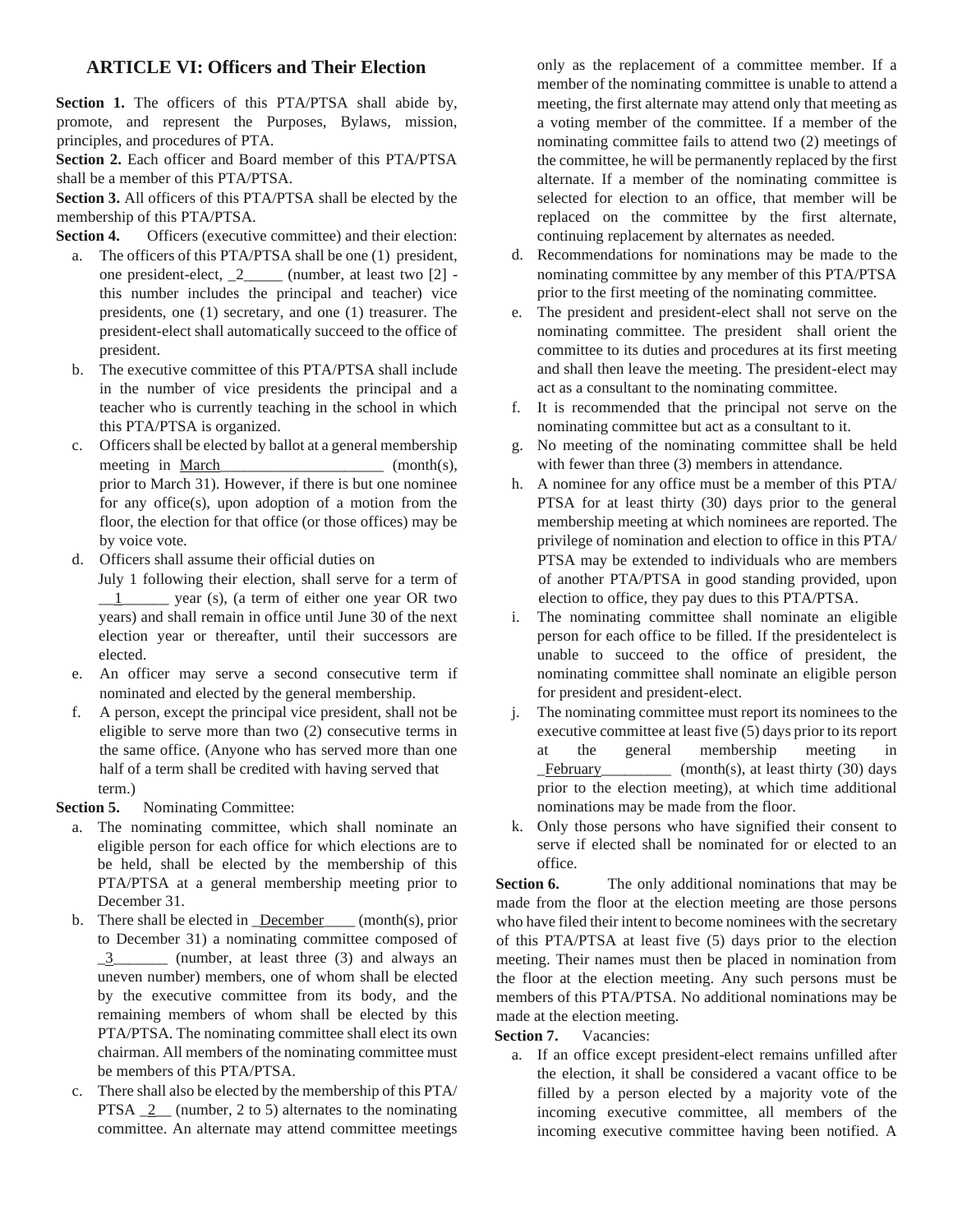vacancy in the office of president-elect shall be filled by the vote of the general membership at a special election meeting of this PTA/PTSA.

- b. If an officer or appointee fails to attend three (3) consecutive meetings without adequate excuse or to perform the duties of his office, the members of the executive committee shall meet and declare the office or position vacant.
- c. All resignations must be made in writing to the president.
- d. A vacancy occurring in the office of president shall be filled for the remainder of the unexpired term by the president-elect, who shall then cease to be presidentelect. A vacancy occurring in the office of presidentelect shall be filled by a vote of the general membership at a special election meeting called by the president, all members having been notified. A vacancy occurring in any other office shall be filled for the remainder of the unexpired term by a person elected by a majority vote of the remaining members of the executive committee, all members of the committee having been notified.

## **ARTICLE VII: Duties of Officers**

**Section 1.** The president shall:

- a. Preside at all meetings of this PTA/PTSA, the Board of Directors, and the executive committee;
- b. Be a member ex officio of all commissions and other committees but shall not serve on the nominating committee nor on the committee on election;
- c. Appoint a parliamentary adviser, as appropriate, subject to the approval of the executive committee;
- d. Appoint the chairmen of special committees;
- e. Orient the nominating committee to its duties and procedures at its first meeting;
- f. Coordinate the work of the officers, commissions, and committees of this PTA/PTSA in order that the Purposes may be promoted;
- g. Attend all council meetings or send another officer as the representative of this PTA/PTSA and attend region meetings as invited; and
- h. Perform such other duties as may be prescribed in these Bylaws or assigned to him by this PTA/PTSA or by the executive committee.

**Section 2.** The president-elect shall:

- a. Work under and in cooperation with the president and fulfill such other duties as assigned by the Board of Directors or the president;
- b. As appropriate, as president-in-training, attend meetings with the president, including council meetings;
- c. In the absence of the president or his inability to act, perform the duties and exercise the powers of the president;
- d. If applicable, serve as a delegate to the council voting body; and

e. Automatically succeed to the office of president at the end of his term.

**Section 3.** The vice presidents shall:

- a. Act as aides to the president;
- b. In their designated order as determined by the executive committee at its first meeting, perform the duties and exercise the powers of the president in his and the president-elect's absence or inability to act; and
- c. Perform such other duties as may be provided for in these Bylaws, prescribed by the parliamentary authority, or directed by the president, the Board of Directors, or the executive committee.

**Section 4.** The secretary shall:

- a. Record the minutes of all meetings of this PTA/PTSA, the Board of Directors, and the executive committee, including the motions and actions taken;
- b. Have and bring to all meetings a current copy of these Bylaws;
- c. Maintain an accurate and current membership roster;
- d. Conduct correspondence; and
- e. Perform such other duties as may be provided for in these Bylaws, prescribed by the parliamentary authority, or directed by the president, the Board of Directors, or the executive committee.

**Section 5.** The treasurer shall:

- a. Have custody of and be responsible for all funds of this PTA/PTSA, counting all money with three (3) people present and depositing all money in the bank the same day received;
- b. Collect and keep a full and accurate account of receipts and expenditures of all moneys of this PTA/PTSA;
- c. Develop, with the executive committee, an annual budget to be distributed to and approved by the membership of this PTA/PTSA at the first general membership meeting (prior to October 1) of the school year;
- d. Make disbursements as authorized by the president, executive committee, or this PTA/PTSA, in accordance with the budget adopted by this PTA/PTSA;
- e. Co-sign all checks with the president, president-elect, or secretary (No two officers who are related by blood or by marriage or reside in the same household may be signers on the checking account.);
- f. Make a monthly remittance of membership dues to the Utah PTA;
- g. Present a financial statement at every meeting of the executive committee, Board, and general membership of this PTA/PTSA and at other times when requested by the executive committee;
- h. Make a financial report at the last general membership meeting of the school year, held in May (month, same as in Article IX, Section 7), which shall be known as the annual meeting, and submit a full written financial report to the incoming executive committee no later than June 30;
- i. Be responsible for the maintenance of such books of account and records as conform to the requirements of Article IV, Section 9, of these Bylaws; and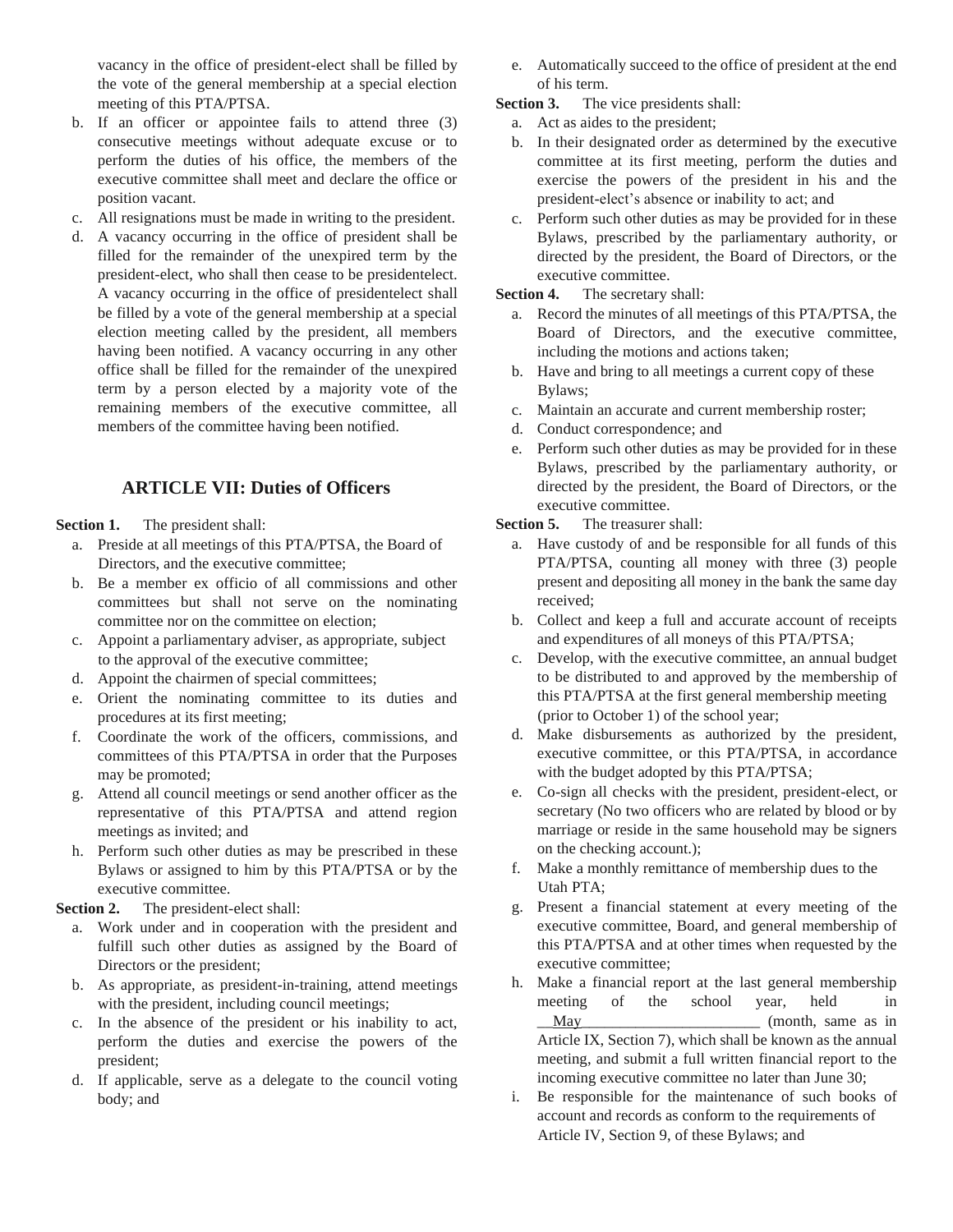j. Submit the books annually no later than June 30 and immediately upon the change of officer for a reconciliation by an auditor or an Annual Financial Reconciliation (AFR) committee.

**Section 6.** The books of the treasurer shall be reconciled annually by an auditor or an AFR committee of not fewer than three (3) members, who, satisfied that the treasury accounts are correct, shall sign a statement of that fact.

- a. The auditor or AFR committee shall be appointed by the executive committee. Members of the AFR committee shall be members of PTA/PTSA.
- b. The auditor or any member of the AFR committee shall not be any officer who may sign the checks or related to, by blood or by marriage, or reside in the same household with, any of the officers who may sign the checks of this PTA/PTSA.
- c. No later than June 30 the books and records of the treasurer shall be closed (no additional expenses incurred, checks written, nor bank transactions made) and shall be given to the incoming officers. The incoming officers shall assume no financial responsibilities nor obligations until July 1.
- d. The auditor or AFR committee shall submit its report to the incoming executive committee no later than August 1, and the report shall be presented for adoption at the first general membership meeting of the new school year.
- e. The incoming executive committee shall not accept unreconciled financial records.
- f. In the event of a vacancy in the office of treasurer, the books shall be reconciled before the new treasurer takes office.

**Section 7.** All officers shall:

- a. Perform the duties prescribed in these Bylaws, in addition to those outlined in the parliamentary authority and those assigned from time to time; and
- b. In the case of resignation without delay, or upon the expiration of their term of office not later than July 10, deliver to their successors all official materials pertaining to their office.

## **ARTICLE VIII: Executive Committee**

**Section 1.** The executive committee shall consist of the elected officers of this PTA/PTSA.

**Section 2.** The duties of the executive committee shall be to:

- a. Plan and determine the dates of general membership meetings;
- b. Transact necessary business in the interval between general membership meetings and such other business as may be referred to it by this PTA/PTSA;
- c. Determine at its first meeting the designated order in which the vice presidents perform the duties of the office of president in his and the president-elects absence or inability to act;
- d. Create commissions and special committees;
- e. Approve the plans of work of the commissions and special committees;
- f. Develop an annual budget to be distributed to and approved by this PTA/PTSA at the first general membership meeting (prior to October 1) of the school year;

g. Approve routine bills within the limits of the budget;

- h. Require all checks to have two (2) signatures;
- i. Report at regular meetings of this PTA/PTSA;
- j. Fill vacancies in offices except president-elect; and
- k. Select an auditor or an AFR committee to reconcile the treasurer's accounts.

**Section 3.** During the transition period between their election and June 30, the incoming officers shall meet as needed to coordinate with the outgoing officers, prepare for their term of office, formulate their tentative plans and proposed budget, schedule their calendar, coordinate with the principal, and, if applicable, select commissioners and committee chairmen and shall attend the Utah PTA convention in May. The incoming officers shall assume no financial responsibilities nor obligations until July 1. **Section 4.** Regular meetings of the executive committee shall be held during the year, the time to be fixed by the committee at its first meeting of the school year. A majority of the executive committee shall constitute a quorum. Special meetings of the committee may be called by the president or by a majority of the members of the committee, all members of the committee having been notified.

#### **ARTICLE IX: General Membership Meetings**

**Section 1.** At least three (3) general membership meetings of this PTA/PTSA shall be held during the school year. Dates of meetings shall be determined by the executive committee and announced at the first general membership meeting of the school year. Additional notification must be given  $\frac{2}{2}$  (number) days prior to each general membership meeting.  $2$ (number) days' notice shall be given of a change of date. **Section 2.** Special meetings of this PTA/PTSA may be called by the president or by a majority of the executive committee,  $2$ (number) days' notice having been given to the general membership.

**Section 3.** The nominating committee shall be elected at a general membership meeting prior to December 31.

**Section 4.** The nominating committee shall be elected at the general membership meeting in

December (month(s), same as in Article VI, Section 5b).

**Section 5.** The nominating committee shall report its nominees at the general membership meeting in

\_\_February\_\_\_\_\_\_\_\_\_\_\_\_\_\_ (month(s), same as in Article VI, Section 5j).

**Section 6.** The election meeting shall be held in March\_\_\_\_\_\_\_\_\_\_\_\_\_\_\_\_ (month(s), same as in Article VI, Section 4b).

**Section 7.** The last general membership meeting of the school year held in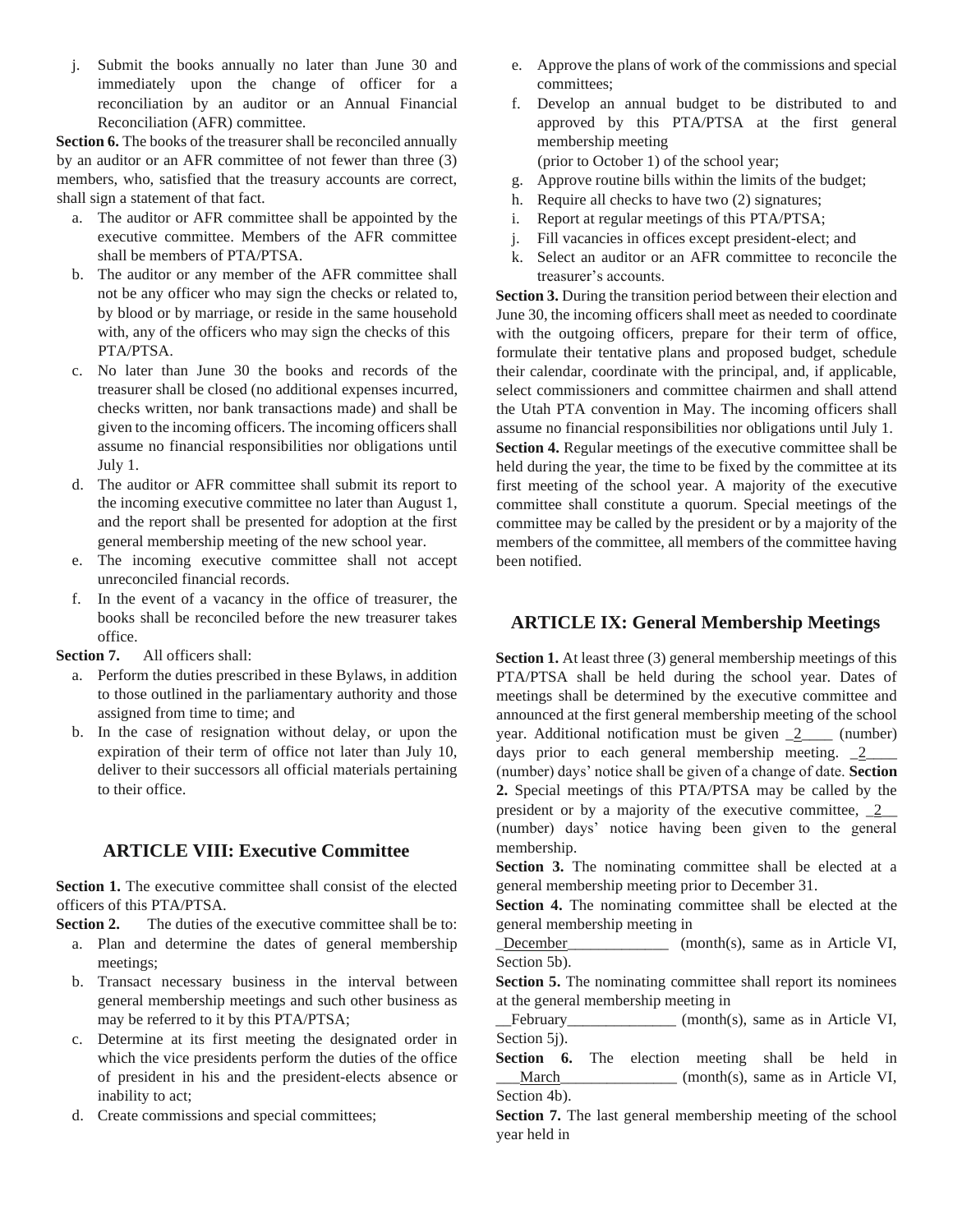\_May\_\_\_\_\_\_\_\_\_\_\_\_\_\_\_\_\_\_\_ (month, same as in Article VII, Section 5h) shall be known as the annual meeting and shall be for the purpose of receiving reports of officers, commissions, and committees and conducting any other business that may arise. **Section 8.** 10 (number, no fewer than ten) members shall constitute a quorum for the transaction of business in any general membership or special meeting of this PTA/PTSA.

# **ARTICLE X: Commissions, Board of Directors, and Special Committees**

**Section 1.** Only members of this PTA/PTSA shall be eligible to serve in any elected or appointive positions. The term of each appointee shall be for one year, and he may be reappointed for another year.

Section 2. The executive committee shall create such commissions as may be deemed necessary to promote the Purposes and carry on the work of this PTA/PTSA.

**Section 3.** \_\_2\_\_\_\_ (number) commissioners (in PTSAs at least one shall be a student) shall be appointed (appointed by the officers of this PTA/PTSA - **OR** - elected by its general membership). The term of each commissioner shall be one year or until the selection of his successor.

Section 4. The executive committee and the commissioners comprise the Board of Directors of this PTA/PTSA. Regular meetings of the Board of Directors shall be held during the year, the time to be fixed by the Board of Directors at its first meeting of the school year. Members of this PTA/PTSA may attend, without the right of voice or vote, all meetings of the Board of Directors but may be granted permission to speak at these meetings provided they have contacted the presiding officer of the meeting and requested to be placed on the agenda. A majority of the Board of Directors shall constitute a quorum. Special meetings of the Board of Directors may be called by the president or by a majority of the members of the Board, all members of the Board having been notified.

**Section 5.** The executive committee may create such special committees as it or this PTA/PTSA may deem necessary to promote the Purposes and carry on the work of this PTA/PTSA. Section 6. Inasmuch as a special committee is created for a specific purpose, it automatically goes out of existence when its work is done and its final report is received by the executive committee.

**Section 7.** Each commissioner and committee chairman shall present a plan of work to the executive committee for approval. No work shall be undertaken without the consent of the executive committee.

**Section 8.** A majority of any commission or committee shall constitute a quorum.

**Section 9.** The president shall be a member ex officio of all commissions and other committees but shall not serve on the nominating committee or election committee.

#### **ARTICLE XI: Council Membership**

*(Applies only to local PTAs and PTSAs holding membership in a council and must correspond to council Bylaws.)*

**Section 1.** This PTA/PTSA shall be represented on the voting body of the Salt Lake Secondary\_\_\_\_\_\_\_\_\_\_\_\_\_\_\_\_\_\_\_\_\_ Council of PTAs/PTSAs by the president or his alternate and the presidentelect or his alternate (An alternate is selected from among their local PTA/PTSA board.) and the principal or his representative. **Section 2.** This PTA/PTSA shall pay annual council dues of \_.0.25\_\_\_\_\_\_ per local member, as provided in the council Bylaws.

#### **ARTICLE XII: Fiscal Year**

The fiscal year of this PTA/PTSA shall begin on July 1 and end the following June 30.

#### **ARTICLE XIII: Reading and Renewal of Bylaws**

These Bylaws shall be reviewed by the executive committee at the beginning of each school year and shall every three (3) years be presented to the general membership, reaffirmed by a two thirds vote of the members present and voting, and sent to the Utah PTA for renewal.

#### **ARTICLE XIV: Parliamentary Authority**

The rules contained in the current edition of Robert's Rules of Order Newly Revised shall govern this PTA/PTSA in all cases in which they are applicable and in which they are not in conflict with these Bylaws, the Bylaws of the Utah PTA, the National PTA Bylaws, or the articles of incorporation.

#### **ARTICLE XV: Amendments**

#### **Section 1.**

- a. Only information written in the blanks of these Bylaws may be amended at any general membership meeting of this PTA/PTSA by a two-thirds vote of the members present and voting provided that written notice of the proposed amendment shall have been given to the members of this PTA/PTSA at least thirty (30) days prior to the meeting at which the amendment is voted upon, that a quorum has been established, and that the amendment is then sent to the Utah PTA for approval.
- b. After approval by a two-thirds vote at a general membership meeting of this PTA/PTSA, six (6) copies of all amendments or revisions shall be sent to the Utah PTA for approval.

**Section 2.** The adoption of an amendment to any provision of the Bylaws of the Utah PTA identified by a single star shall serve automatically and without the requirement of further action by